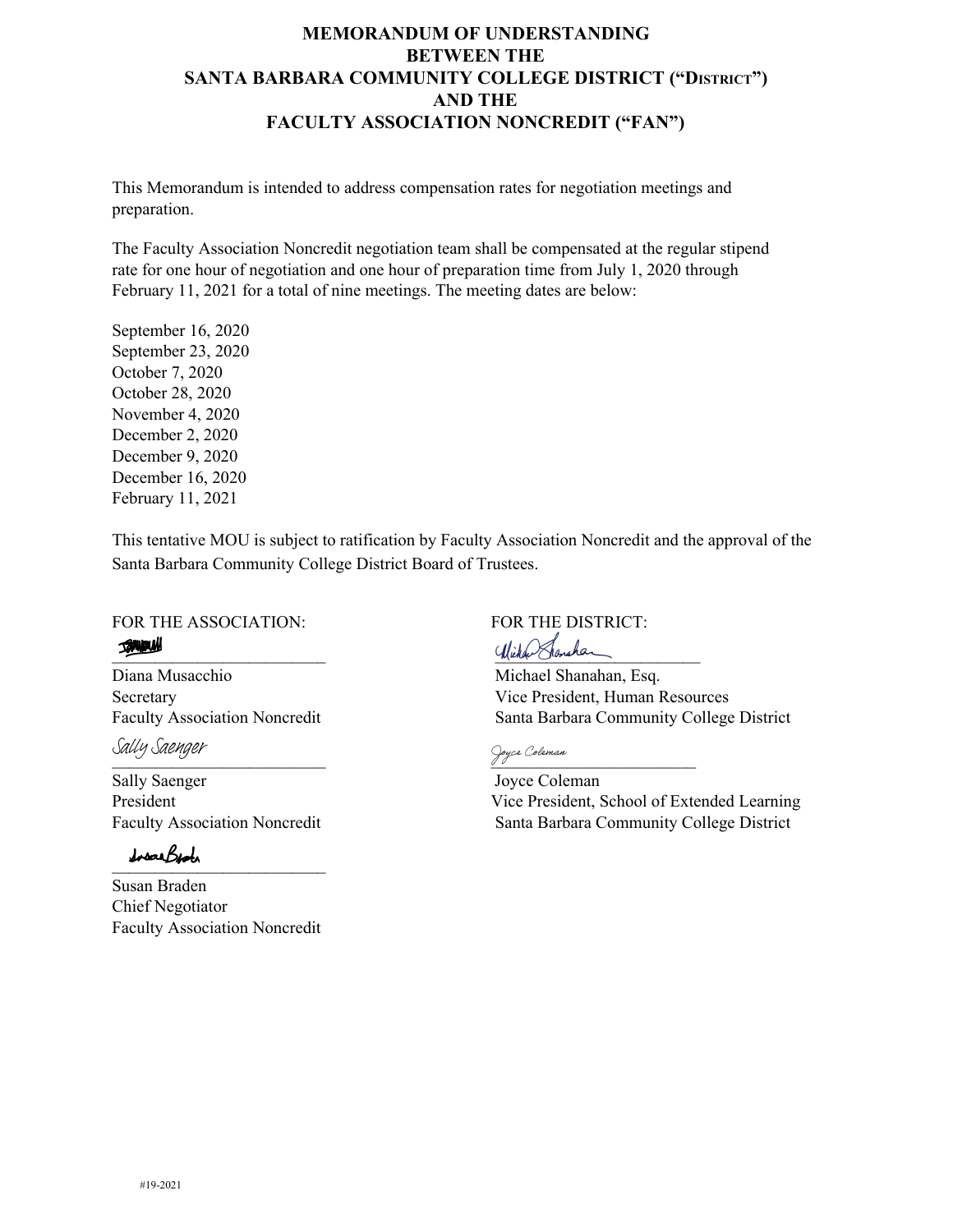## MOU Compensation for Negotiations Noncredit FAN

Final Audit Report 2021-03-04

| Created:        | 2021-03-03                                   |
|-----------------|----------------------------------------------|
| By:             | Rachel Walsh (rewalsh1@pipeline.sbcc.edu)    |
| Status:         | Signed                                       |
| Transaction ID: | CBJCHBCAABAA3FaA_4MwxsUMbjjL4QXA94ZmfC56i5dh |
|                 |                                              |

## "MOU Compensation for Negotiations Noncredit FAN" History

- **D** Document created by Rachel Walsh (rewalsh1@pipeline.sbcc.edu) 2021-03-03 - 0:04:12 AM GMT- IP address: 24.249.155.34
- Document emailed to Michael Shanahan (mshanahan@pipeline.sbcc.edu) for signature 2021-03-03 - 0:04:43 AM GMT
- **Email viewed by Michael Shanahan (mshanahan@pipeline.sbcc.edu)** 2021-03-03 - 0:05:53 AM GMT- IP address: 66.249.84.67
- $\mathcal{O}_0$  Document e-signed by Michael Shanahan (mshanahan@pipeline.sbcc.edu) Signature Date: 2021-03-03 - 0:06:05 AM GMT - Time Source: server- IP address: 76.90.35.65
- Document emailed to Joyce Coleman (jcoleman3@pipeline.sbcc.edu) for signature 2021-03-03 - 0:06:06 AM GMT
- **Email viewed by Joyce Coleman (jcoleman3@pipeline.sbcc.edu)** 2021-03-03 - 1:28:01 AM GMT- IP address: 66.249.84.65
- $\mathscr{O}_0$  Document e-signed by Joyce Coleman (jcoleman3@pipeline.sbcc.edu) Signature Date: 2021-03-03 - 1:28:15 AM GMT - Time Source: server- IP address: 70.229.213.219
- Document emailed to Diana Musacchio (demusacchio@pipeline.sbcc.edu) for signature 2021-03-03 - 1:28:17 AM GMT
- Email viewed by Diana Musacchio (demusacchio@pipeline.sbcc.edu) 2021-03-03 - 4:12:58 AM GMT- IP address: 68.6.72.89
- $\mathscr{O}_\bullet$  Document e-signed by Diana Musacchio (demusacchio@pipeline.sbcc.edu) Signature Date: 2021-03-04 - 6:33:37 PM GMT - Time Source: server- IP address: 68.6.72.89